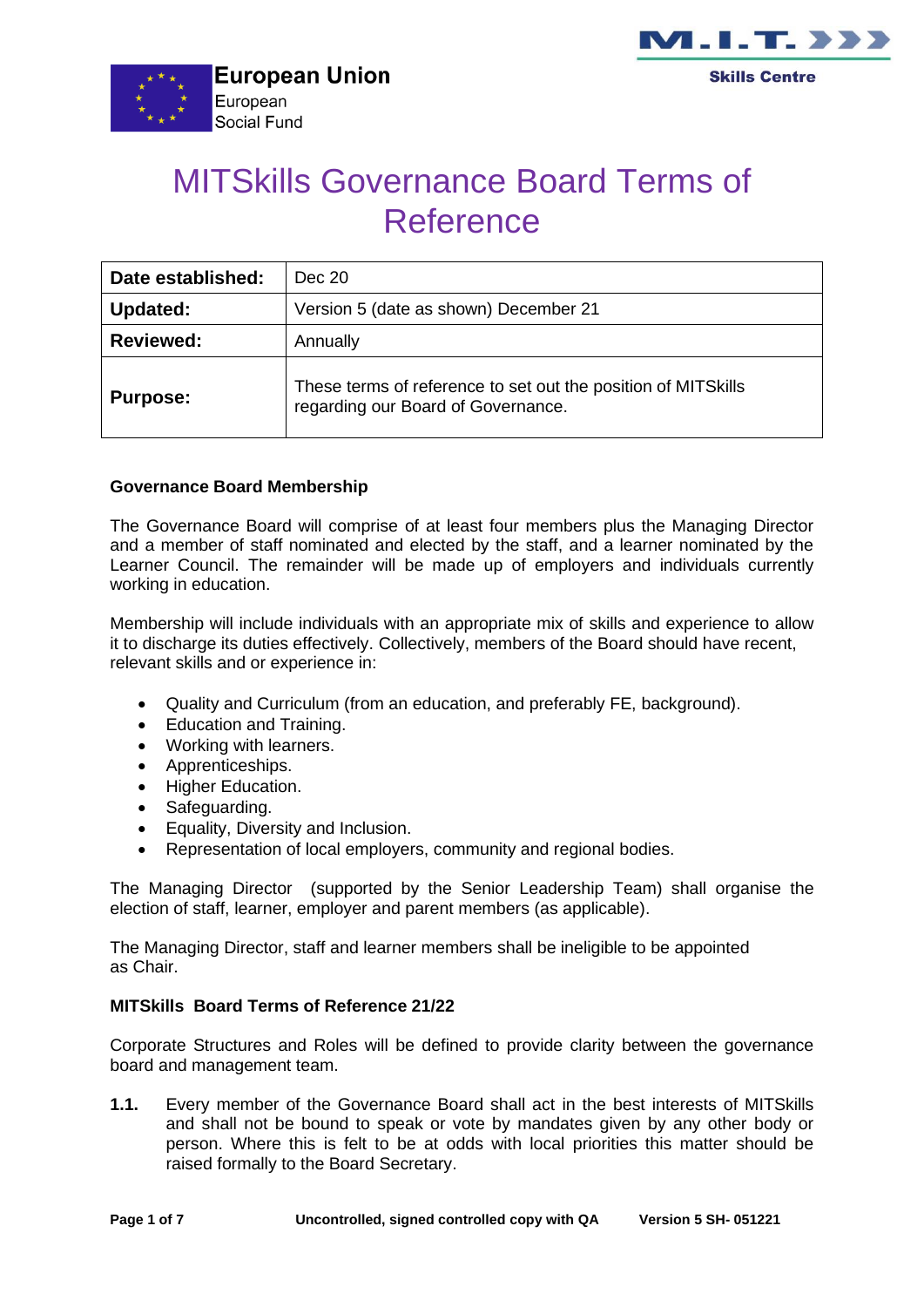



**1.2.** Members of the Board are expected to adhere to and apply the Seven Principles of Public Life (previously known as the Nolan Principles).

<https://www.gov.uk/government/publications/the-7-principles-of-public-life>

#### **Standards**

- 1. Selflessness
- 2. Integrity
- 3. Objectivity
- 4. Accountability
- 5. Openness
- 6. Honesty
- 7. Leadership

#### **2. Terms of Office**

**2.1**. The Managing Director shall serve for the period of appointment as Managing Director.

**2.2**. The learner governor shall serve for up to two academic years (if the learner ceases to be a student, their membership on MITSkills Board will automatically and immediately cease).

**2.3**. The staff governor shall serve for two academic years (if the staff member ceases to be a staff member their membership on the Board will automatically and immediately cease).

**2.4**. The parent governor **(where applicable)** shall serve for two academic years (if the parent ceases to have a child attending MITSkills, their membership on the Board will automatically and immediately cease)

**2.5**. For independent members, the initial period of office shall normally be 3 years. On reappointment, the period of office will be up to 6 years.

#### **3. Meetings**

**3.1**. The Board will normally meet at least 4 times per year. Meeting dates are to be aligned to the calendar of reporting. Additional meetings may be called as necessary, in agreement with the Chair of the Board.

**3.2**. Decisions / Vote shall be decided by a majority of votes cast by the members present. In the event of a tied vote, the Chair shall have a second or casting vote.

**3.3**. Senior managers should be invited to attend meetings of the Board, particularly where their area of responsibility is under discussion, and shall be entitled to speak at meetings but not to vote.

**3.4**. It is important however that at no time can the number of 'management' exceed the number of members present.

**3.5.** The Board may invite others to attend its meetings as appropriate. Meetings of the Board will not be open to persons other than the appointed members, unless they are so invited (such persons shall not have a vote but shall be entitled to speak at the meeting).

**3.6**. The Governance Secretary will ensure that secretarial support is provided for the Board and that the Board operates within the agreed frameworks.

**3.7**. Members will be required to keep any matters confidential that are identified as such by the Managing Director & Secretary to the Board

#### **4. Minutes and Papers**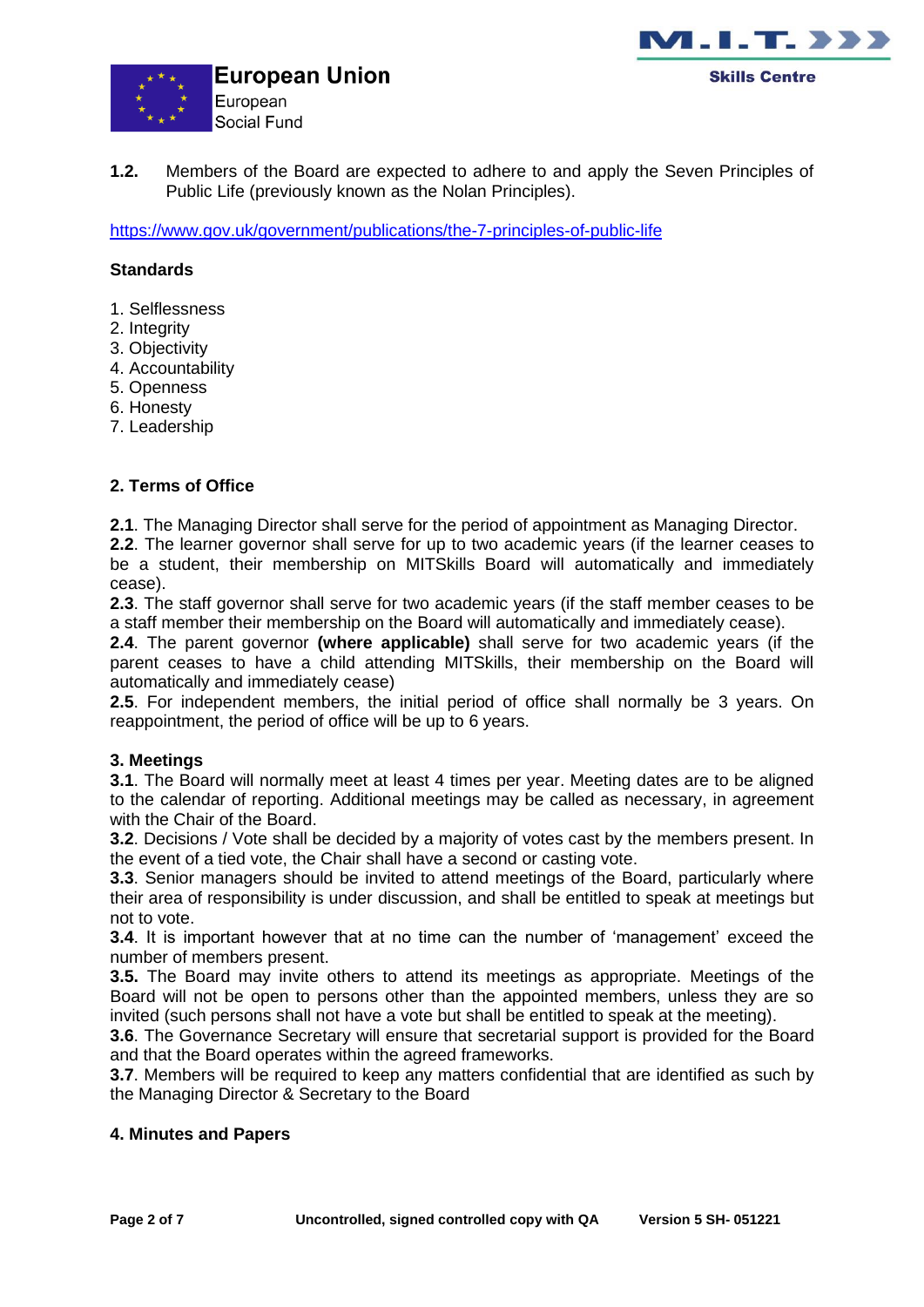



**4.1**. The Governance Secretary will normally provide written notice of each meeting and an agenda at least 7 days in advance.

**4.2**. All papers should be issued 7 days ahead of the meeting.

**4.3**. Having regard to the criteria for confidentiality used by MITSkills, separate minutes will be prepared for the non-confidential and confidential items.

**4.4**. At every Board meeting the minutes of the last meeting shall be taken as an agenda item, and, if agreed to be accurate, shall be signed as a true record.

## **5. Sub-Committees**

**5.1**. If an exceptional situation arises, the Board may propose the creation of permanent or time-bound sub-committee/s.

## **6. Terms of Reference**

**6.0.** The Terms of Reference for the Boards is to focus on MITSkills Strategy and plans The Board are responsible for establishing, approving and monitoring MITSkills strategic and operational plans. Specifically, this will include the following themes but not be limited to:

Strategy and Leadership Formulate and agree the vision and strategy including helping to define the ethos and policies of the MITSkills. See Section 6.1

Company Structures, Accountability and Roles Provide clarity between the governance board, Managing Director, and management team Section 1 to 5 above

Financial Strategy and Audit Adopt a financial strategy and funding plans which are compatible with the duty to ensure sustainability and solvency of MITSkills. Section 6.5

Teaching and Learning, Quality, and Outcomes for Learners Ensure exceptional teaching, training and learning by adopting effective underpinning policies and systems including the monitoring of performance data which also encourage and facilitate the leaner and employer voice Section 6.3 and Section

Equality and Diversity and Safeguarding Meet and aim to exceed its statutory responsibilities for equality and diversity and for ensuring that all learners are safe. See section 6.2 and Section 6.4

Transparency Demonstrate assurance that public funds are well spent, the board will be transparent and openly accountable. Section 6.6

Effective Governance Determine effective governance arrangements, regularly reviewing governance performance and effectiveness Section 6.7

**6.1** The Board are responsible for establishing, approving and monitoring MITSkills strategic and operational plans. Specifically, this will include the following themes but not be limited to

- Contributing to and approval of the strategic plan.
- Contributing to and approval of the operational plan.
- Receipt, consideration and challenge of regular reports in relation to both of the above documents.
- Ensuring bids, tenders and business development opportunities are in line with the strategic priorities of MITSkills.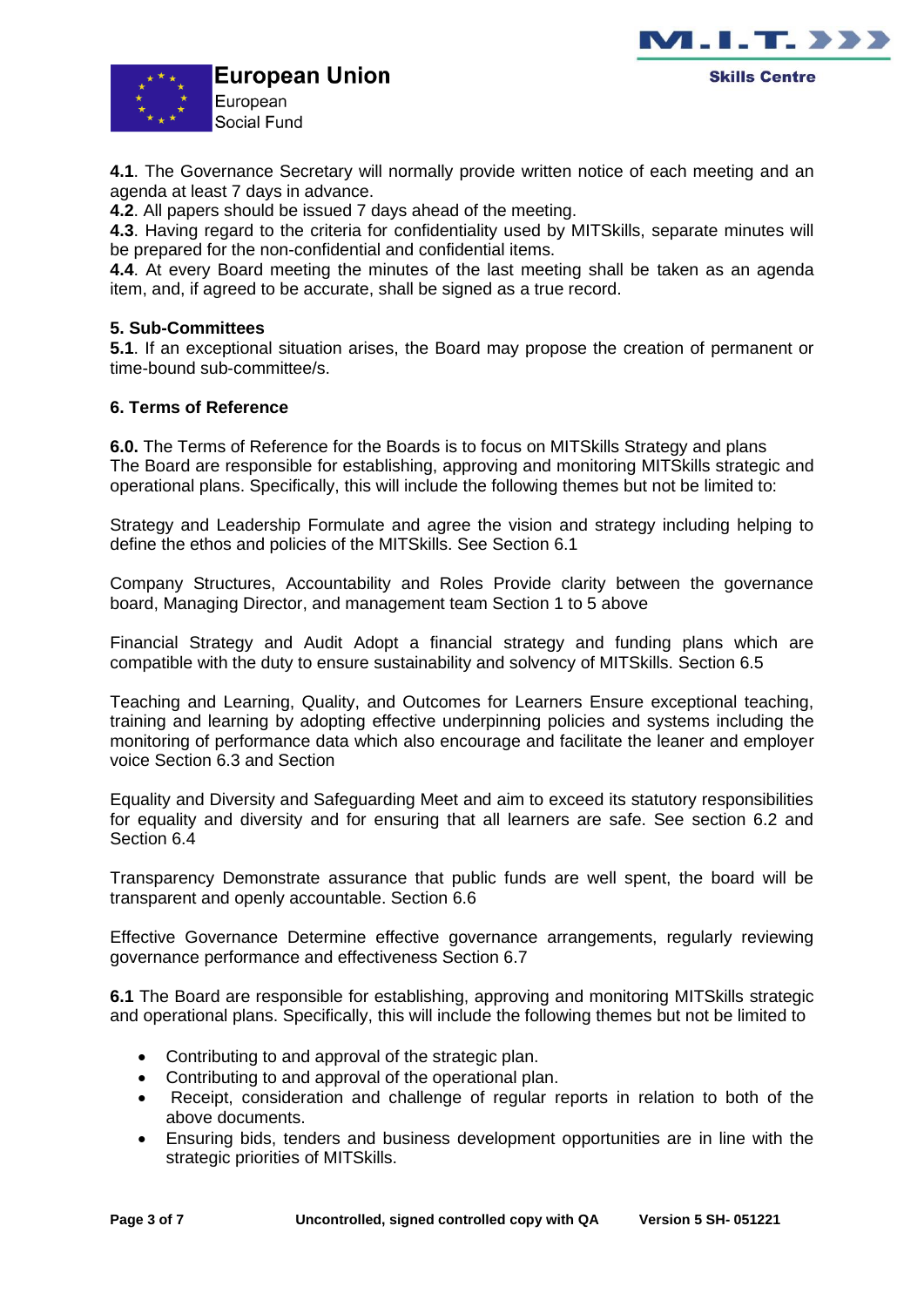



- Are responsible for ensuring that MITSkills establishes and maintains appropriate relationships; ensuring that knowledge and understanding obtained inform the operation and development of MITSkills and its operations.
- Ensuring there is collaboration with employers and other bodies / groups to ensure the range and content of provision is aligned with local, regional and national priorities.
- Ensuring MITSkills has a learner and staff voice and that the messages received are used to inform operations and improvements.
- Formulate and agree the vision and strategy including defining the ethos and policies for MITSkills.

# **6.2. Monitoring of Safeguarding, EDI and Equalities**

The Board are responsible for ensuring appropriate and compliant procedures to ensure the Safeguarding of learners and staff, as well as monitoring the progress of Equality, Diversity, Inclusion and Belonging, in line with MITSkills policy and strategy. Duties will include but not be limited to:

: Strategy and Leadership Formulate and agree the vision and strategy including defining the ethos and policies of the provider.

- Maintaining the statutory duties of members and leaders to protect their students and staff from risk of harm.
- Monitoring the currency and effectiveness of internal policy, training and procedures, and understanding the current risks to learners.
- Monitoring and responding to the actions associated with equality, diversity, inclusion and belonging to ensure that all learners achieve their potential in line with MITSkills mission.
- Knowledge and Appropriateness of the Curriculum based on the strategic and operational plans and knowledge gained through relationships, the Board will seek assurances that the curriculum offered is carefully considered and researched to meet the needs and requirements of the community, national and regional skills priorities, and any specific requirements of local students, employers and stakeholders.
- Understanding the rationale and having oversight of the purpose of the curriculum strategy, as part of MITSkills Strategic Plans.
- Monitoring data (including enrolment, retention and continuation) regarding the curriculum offer.
- Receiving independent feedback from inspections, audits and wider professional services in relation to the appropriateness of the curriculum offer.

# **6.3. Quality of Delivery (The Service)**

Having established the appropriateness of the curriculum the Board is responsible for ensuring the academic quality of the offer. Specifically, this will include but will not be limited to:

• Monitoring quality performance and providing challenge to local management through defined lines of enquiry and in year challenge / support on emerging risks / areas of strength.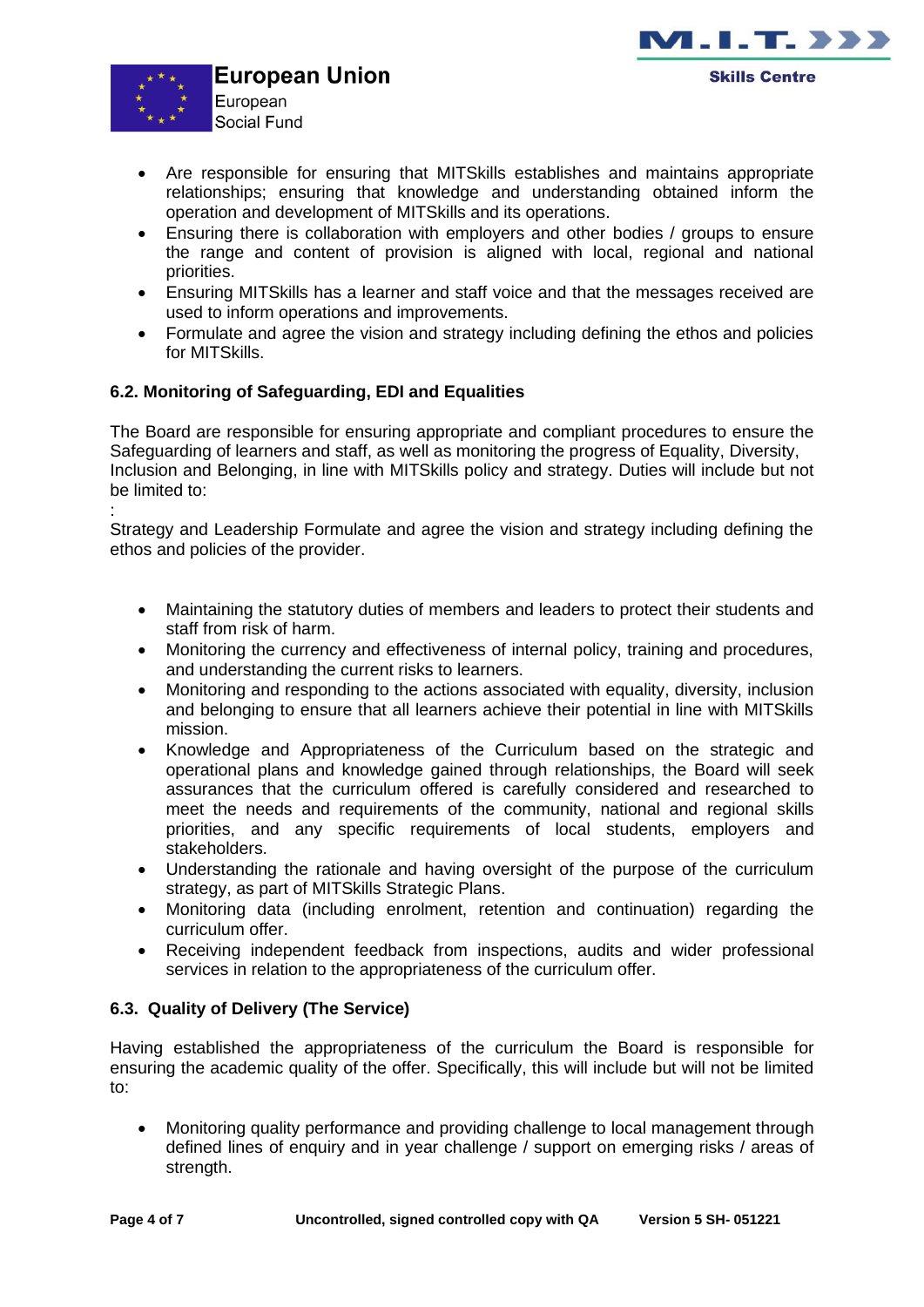



- Knowledge and support / challenge to MITSkills approach to securing and sustaining improvements in teaching, learning and assessment.
- Challenging and supporting the Senior Leadership Team to ensure staff improve teaching through incisive performance management.
- Monitoring progress and performance of different groups of
- learners to help reduce the likelihood of under achievement and attainment gaps.

## **6.4. Student Experience, Outcomes and Destinations**

The Board are responsible for ensuring that MITSkills performs strongly in relationship to student experience, outcomes and future destinations. Specifically, this will include but not be limited to:

- Monitoring progression and destinations.
- Challenging and supporting the Senior Leadership Team to ensure the provision of accurate, timely and impartial careers guidance.
- Monitoring complaints and Learner feedback surveys.

## **6.5. Financial Strategy and Audit arrangements**

- The board must adopt an affordable financial strategy and plans which are compatible with the duty to ensure sustainability and solvency of MITSkills.
- The board must adopt effective systems of control and risk management that promote value for money, efficient use of the capital estate and technology, meet mandatory audit requirements, and produce accurate and quality-assured data.
- The board must ensure compliance with the funding agency's financial memoranda and must understand and meet the conditions of funding, as set by the funding agency and other funders.
- The board must inform the funding agency of any "materially adverse" change in MITSkills circumstances.
- MITSkills must have financial regulations and appropriately documented delegations and procedures, approved by the board, which specify its financial responsibilities and authority and those of its committees and its staff.
- The board should ensure that they have confidence in the arrangements for the provision of accurate and timely financial information and, therefore, also in the financial systems used to generate such information.
- Day-to-day financial control should be exercised by the staff of MITSkills under delegation from the board and the Managing Director. Responsibility for financial management and advising on financial matters is generally delegated through the Managing Director to a senior member of staff such as a Finance Director (or equivalent).
- The board must ensure that a statement on internal controls explaining the risk management arrangements that are in operation is contained in the corporate governance section of the financial statements.
- The board must comply with the funding agency mandatory requirements relating to audit including adherence to the Post-16 Audit Code of Practice, which sets out the minimum requirements. The board should approve an annual audit plan linked to MITSkills risk register and be confident in the expertise and quality of any internal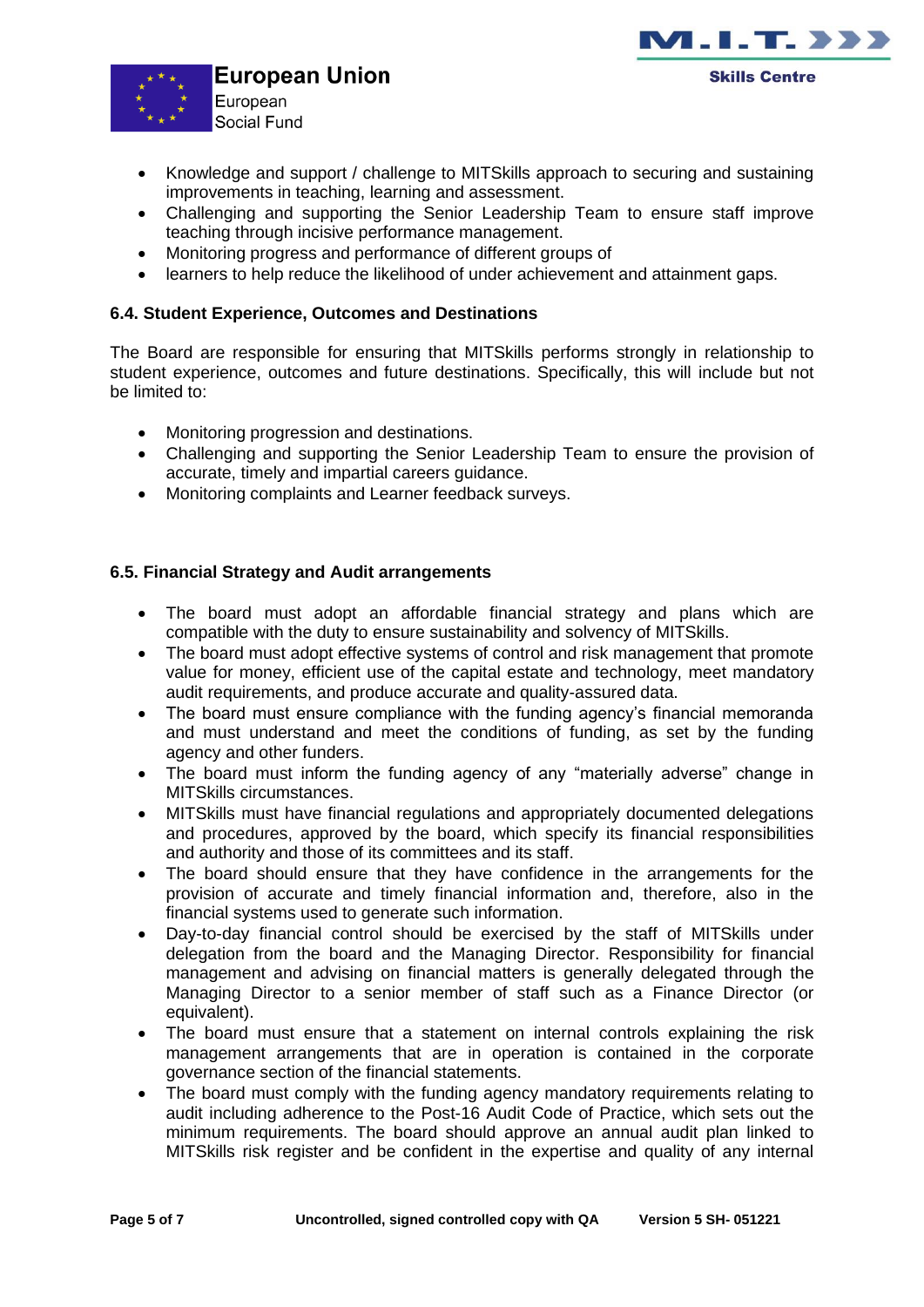



auditors engaged by MITSkills. The board should consider using different sets of expertise for different audit requirements.

- The board must ensure effective arrangements are in place for the management and quality assurance of data.
- The board should use MITSkills annual report to account to all stakeholders for the performance and prospects of MITSkills as well as to demonstrate compliance with statutory and regulatory requirements.

## **6.6. Transparency and accountability**

- The board must be collectively accountable for the business of MITSkills, taking decisions on matters within its duties and responsibilities.
- Members of boards must comply with the legislation relevant to their legal form of incorporation.
- The board must set out its primary responsibilities, which should be published widely and be known to all stakeholders. These responsibilities should be supported by a schedule of delegation which sets out how each responsibility is to be met and by whom, including those items which the board delegates to the Managing Director.
- The board must seek assurance that it meets all legal and regulatory requirements imposed on it as a corporate body, and MITSkills compliance should be kept under regular review.
- The board should conduct its affairs as openly and transparently as possible; consulting fully on its plans and delivery. The general principles and requirements of the Freedom of Information Act must apply, so that staff and students have access to all appropriate information about the board's proceedings.
- Public reporting is important and contributes to confidence in the sector. An annual report and financial statements should be made widely available both internally and externally.
- The annual report should be published and include a section that sets out the governance arrangements - including the extent to which this Code has been adopted - and the policies on public disclosure.
- The board should ensure that students and the public are given honest, accurate and timely information about all aspects of provision and that the board has the necessary information to be able to challenge, where necessary, the executive.
- There should be clear and published complaints and whistleblowing procedures. The board should receive regular reports on the number and types of complaint and how complaints are resolved.
- Board members are required to fulfil their duties in line with accepted standards in public life. Board members must avoid conflicts of interest and act solely in the interests of MITSkills at all times.
- Managers, whose views are not consistent with the decisions of the board as a whole, must abide by the principle of collective decision-making and stand by the decisions of the board.

# **6.7. Effective Governance**

Implement effective governance arrangements, regularly reviewing governance performance and effectiveness.